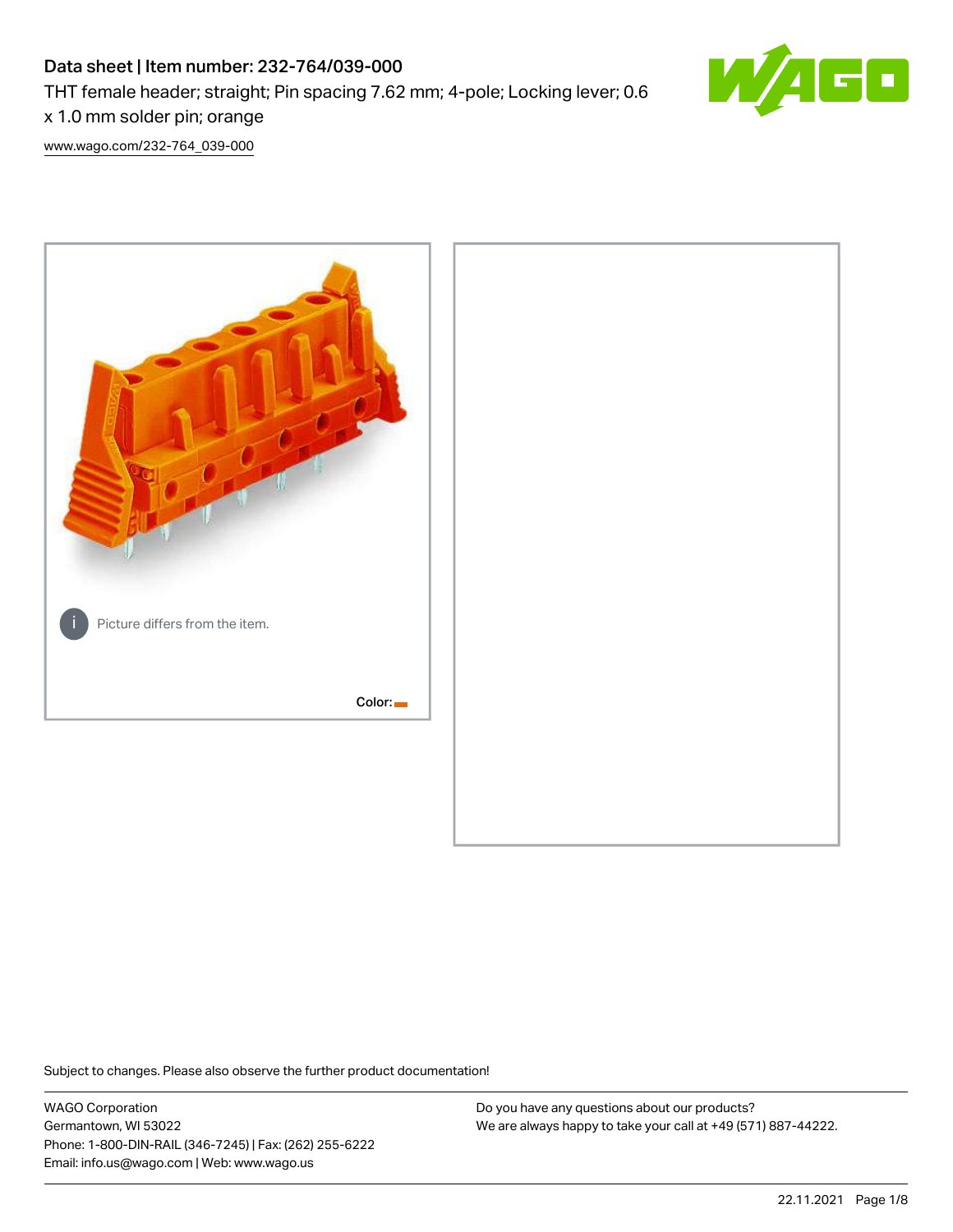

Dimensions in mm

 $L =$  (pole no.  $-1$ ) x pin spacing  $+5.08$  mm

2- to 3-pole female connectors – one latch only

#### Item description

- **H** Horizontal or vertical PCB mounting via straight or angled solder pins
- For board-to-board and board-to-wire connections
- Touch-proof PCB outputs  $\blacksquare$
- $\blacksquare$ Easy-to-identify PCB inputs and outputs
- $\blacksquare$ With coding fingers

Subject to changes. Please also observe the further product documentation! Data

WAGO Corporation Germantown, WI 53022 Phone: 1-800-DIN-RAIL (346-7245) | Fax: (262) 255-6222 Email: info.us@wago.com | Web: www.wago.us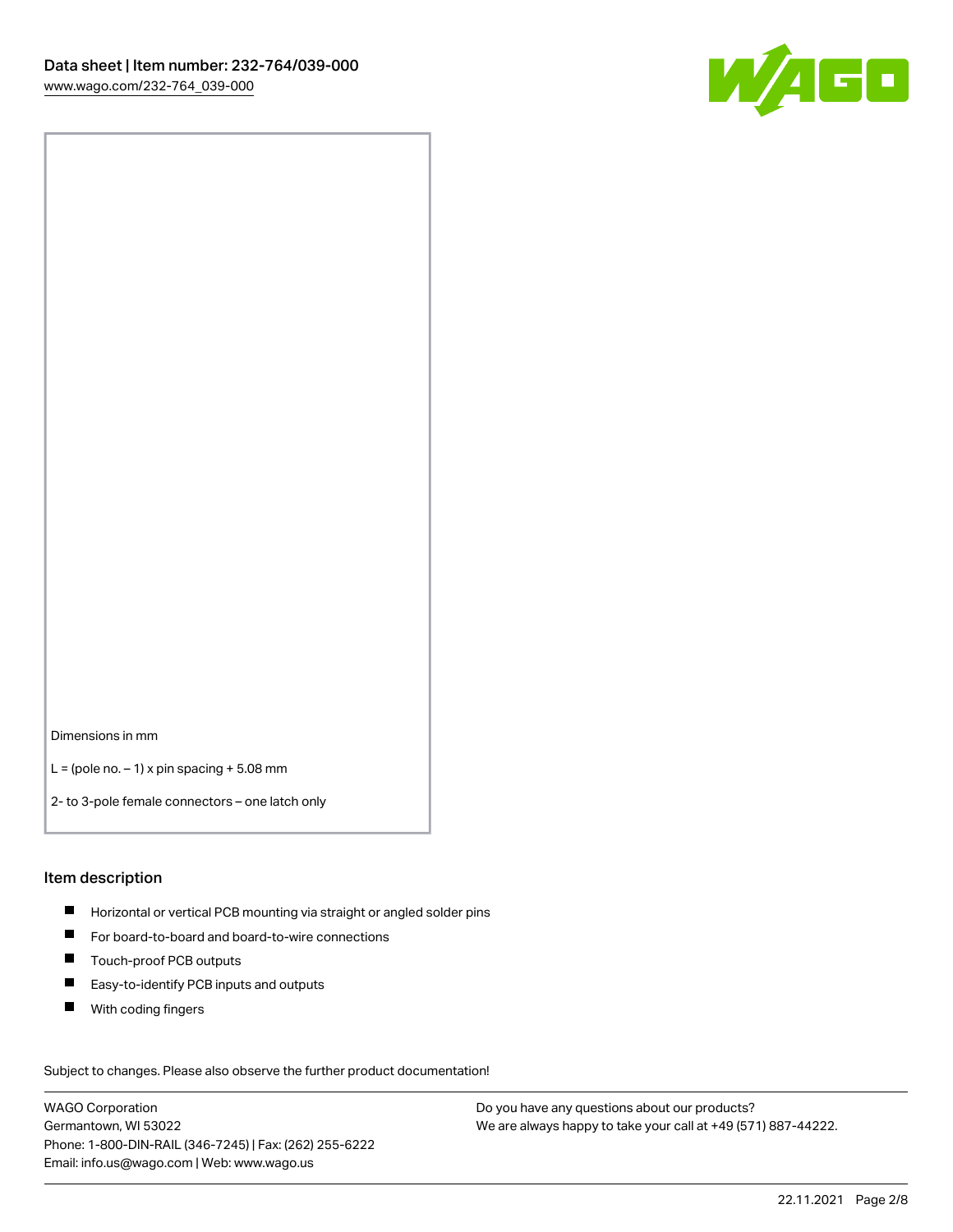

## Data Notes

| Safety information 1 | The <i>MCS - MULTI CONNECTION SYSTEM</i> includes connectors<br>without breaking capacity in accordance with DIN EN 61984. When<br>used as intended, these connectors must not be connected<br>/disconnected when live or under load. The circuit design should<br>ensure header pins, which can be touched, are not live when<br>unmated. |
|----------------------|--------------------------------------------------------------------------------------------------------------------------------------------------------------------------------------------------------------------------------------------------------------------------------------------------------------------------------------------|
| Variants:            | Other pole numbers<br>3.8 mm pin projection for male headers with straight solder pins<br>Gold-plated or partially gold-plated contact surfaces<br>Other versions (or variants) can be requested from WAGO Sales or<br>configured at https://configurator.wago.com/                                                                        |

## Electrical data

### IEC Approvals

| Ratings per                 | IEC/EN 60664-1                                                        |
|-----------------------------|-----------------------------------------------------------------------|
| Rated voltage (III / 3)     | 500 V                                                                 |
| Rated surge voltage (III/3) | 6 kV                                                                  |
| Rated voltage (III/2)       | 630 V                                                                 |
| Rated surge voltage (III/2) | 6 kV                                                                  |
| Nominal voltage (II/2)      | 1000 V                                                                |
| Rated surge voltage (II/2)  | 6 kV                                                                  |
| Rated current               | 12A                                                                   |
| Legend (ratings)            | $(III / 2)$ $\triangle$ Overvoltage category III / Pollution degree 2 |

## UL Approvals

| Approvals per                  | UL 1059 |
|--------------------------------|---------|
| Rated voltage UL (Use Group B) | 300 V   |
| Rated current UL (Use Group B) | 15 A    |
| Rated voltage UL (Use Group D) | 300 V   |
| Rated current UL (Use Group D) | 10 A    |

## Ratings per UL

| Rated voltage UL 1977 | 600 V |
|-----------------------|-------|
| Rated current UL 1977 | ◡◠    |

Subject to changes. Please also observe the further product documentation!

| <b>WAGO Corporation</b>                                | Do you have any questions about our products?                 |
|--------------------------------------------------------|---------------------------------------------------------------|
| Germantown, WI 53022                                   | We are always happy to take your call at +49 (571) 887-44222. |
| Phone: 1-800-DIN-RAIL (346-7245)   Fax: (262) 255-6222 |                                                               |
| Email: info.us@wago.com   Web: www.wago.us             |                                                               |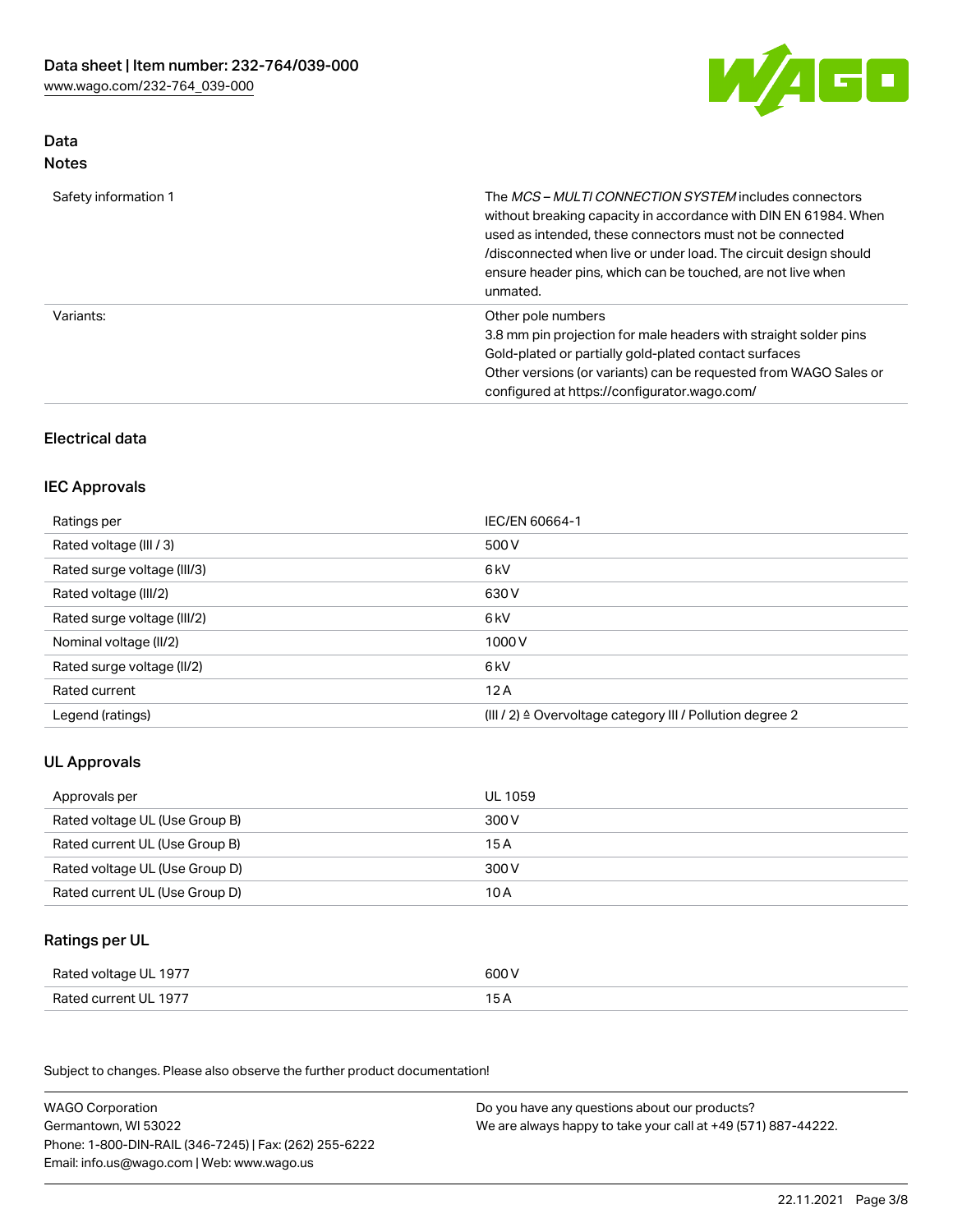

### CSA Approvals

| Approvals per                   | CSA   |
|---------------------------------|-------|
| Rated voltage CSA (Use Group B) | 300 V |
| Rated current CSA (Use Group B) | 15 A  |
| Rated voltage CSA (Use Group D) | 300 V |
| Rated current CSA (Use Group D) | 10 A  |

## Connection data

| Total number of potentials |  |
|----------------------------|--|
| Number of connection types |  |
| Number of levels           |  |

#### Connection 1

| Number of poles |  |
|-----------------|--|
|-----------------|--|

## Physical data

| Pin spacing                          | 7.62 mm / 0.3 inch    |
|--------------------------------------|-----------------------|
| Width                                | 43.74 mm / 1.722 inch |
| Height                               | 23.25 mm / 0.915 inch |
| Height from the surface              | 18.25 mm / 0.719 inch |
| Depth                                | 11.6 mm / 0.457 inch  |
| Solder pin length                    | $5 \,\mathrm{mm}$     |
| Solder pin dimensions                | $0.6 \times 1$ mm     |
| Drilled hole diameter with tolerance | $1.3$ $(+0.1)$ mm     |

## Plug-in connection

| Contact type (pluggable connector) | Female header |
|------------------------------------|---------------|
| Connector (connection type)        | for PCB       |
| Mismating protection               | No            |
| Mating direction to the PCB        | $90^{\circ}$  |
| Locking of plug-in connection      | locking lever |

### PCB contact

| <b>PCB Contact</b>     | тнт                                        |
|------------------------|--------------------------------------------|
| Solder pin arrangement | over the entire female connector (in-line) |

Subject to changes. Please also observe the further product documentation!

| <b>WAGO Corporation</b>                                | Do you have any questions about our products?                 |
|--------------------------------------------------------|---------------------------------------------------------------|
| Germantown, WI 53022                                   | We are always happy to take your call at +49 (571) 887-44222. |
| Phone: 1-800-DIN-RAIL (346-7245)   Fax: (262) 255-6222 |                                                               |
| Email: info.us@wago.com   Web: www.wago.us             |                                                               |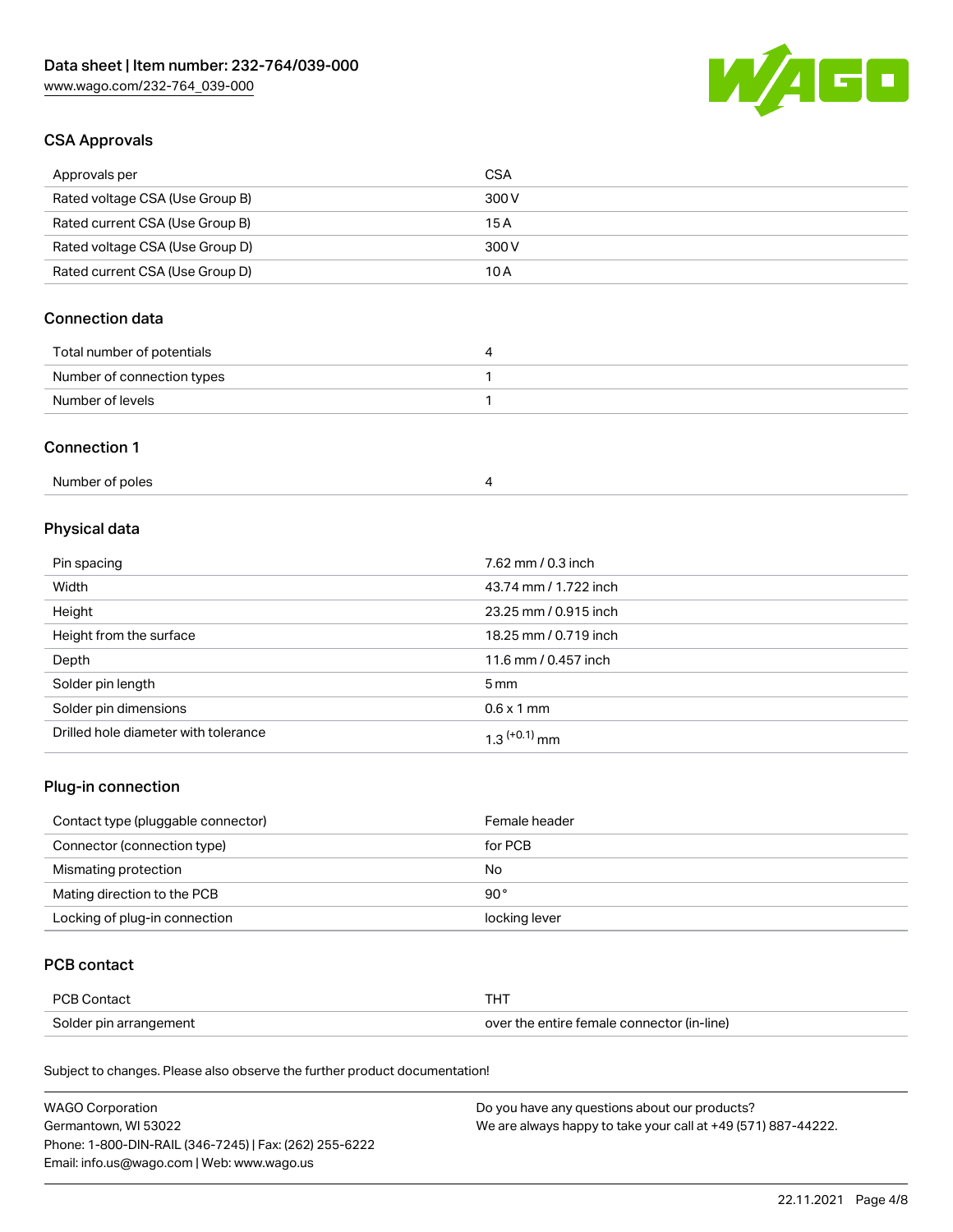

Number of solder pins per potential 1

### Material data

| Color                       | orange           |
|-----------------------------|------------------|
| Material group              |                  |
| Insulation material         | Polyamide (PA66) |
| Flammability class per UL94 | V <sub>0</sub>   |
| Contact material            | Copper alloy     |
| Contact plating             | tin-plated       |
| Fire load                   | 0.107 MJ         |
| Weight                      | 5.1 <sub>g</sub> |

### Environmental requirements

| Limit temperature range<br>. | . +85 °C<br>-60 |  |
|------------------------------|-----------------|--|
|------------------------------|-----------------|--|

### Commercial data

| Product Group         | 3 (Multi Conn. System) |
|-----------------------|------------------------|
| PU (SPU)              | 50 Stück               |
| Packaging type        | box                    |
| Country of origin     | DE                     |
| <b>GTIN</b>           | 4044918626057          |
| Customs tariff number | 85366990990            |

### Approvals / Certificates

#### Ship Approvals

|               |                                        |                                 | Certificate |
|---------------|----------------------------------------|---------------------------------|-------------|
| Logo          | Approval                               | <b>Additional Approval Text</b> | name        |
| ABS.          | <b>ABS</b>                             | $\overline{\phantom{0}}$        | $19 -$      |
|               | American Bureau of Shipping            |                                 | HG15869876- |
|               |                                        |                                 | <b>PDA</b>  |
|               |                                        |                                 |             |
|               | <b>BV</b>                              | <b>IEC 60998</b>                | 11915/D0 BV |
|               | Bureau Veritas S.A.                    |                                 |             |
| <b>BUNEAU</b> |                                        |                                 |             |
|               |                                        |                                 |             |
|               | <b>DNV GL</b>                          | $\overline{\phantom{0}}$        | TAE000016Z  |
|               | Det Norske Veritas, Germanischer Lloyd |                                 |             |
|               |                                        |                                 |             |

#### UL-Approvals

Subject to changes. Please also observe the further product documentation!

| <b>WAGO Corporation</b>                                | Do you have any questions about our products?                 |
|--------------------------------------------------------|---------------------------------------------------------------|
| Germantown, WI 53022                                   | We are always happy to take your call at +49 (571) 887-44222. |
| Phone: 1-800-DIN-RAIL (346-7245)   Fax: (262) 255-6222 |                                                               |
| Email: info.us@wago.com   Web: www.wago.us             |                                                               |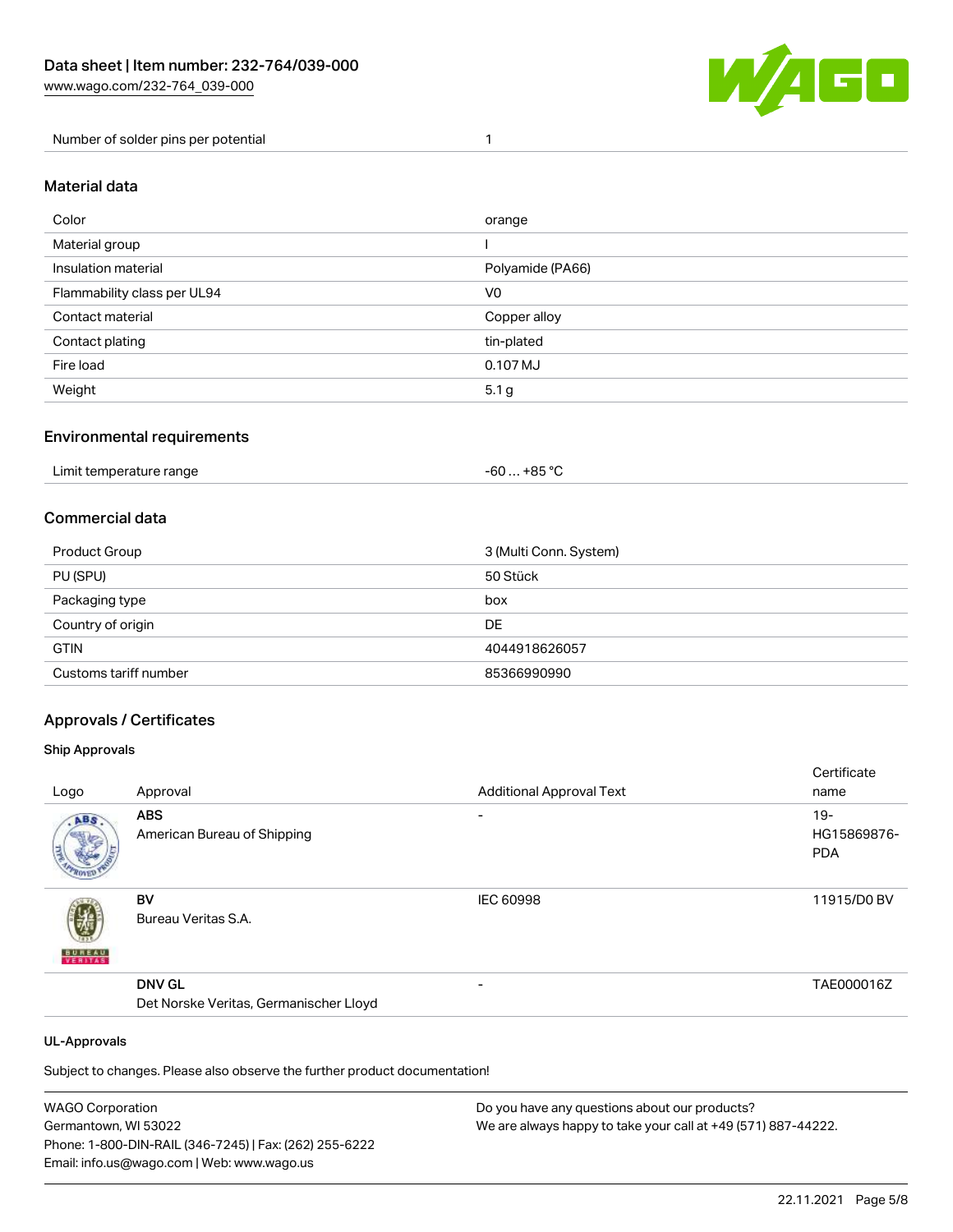

| Logo                                                      | Approval                                                                   | <b>Additional Approval Text</b>                                                                                           |               | Certificate<br>name  |
|-----------------------------------------------------------|----------------------------------------------------------------------------|---------------------------------------------------------------------------------------------------------------------------|---------------|----------------------|
|                                                           | <b>UR</b><br>Underwriters Laboratories Inc.                                | <b>UL 1977</b>                                                                                                            |               | E45171               |
|                                                           | <b>UR</b><br>Underwriters Laboratories Inc.                                | UL 1059                                                                                                                   |               | E45172               |
| Counterpart                                               |                                                                            |                                                                                                                           |               |                      |
|                                                           | Item no.731-634                                                            | 1-conductor male connector; CAGE CLAMP®; 2.5 mm <sup>2</sup> ; Pin spacing 7.62 mm; 4-pole; 2,50 mm <sup>2</sup> ; orange |               | www.wago.com/731-634 |
| <b>Optional accessories</b><br><b>Testing accessories</b> |                                                                            |                                                                                                                           |               |                      |
| Testing accessories                                       |                                                                            |                                                                                                                           |               |                      |
|                                                           | Item no.: 210-136<br>Test plug; 2 mm Ø; with 500 mm cable                  |                                                                                                                           |               | www.wago.com/210-136 |
|                                                           | Item no.: 231-662                                                          | Test plugs for female connectors; for 7.5 mm and 7.62 mm pin spacing; 2,50 mm <sup>2</sup> ; light gray                   |               | www.wago.com/231-662 |
| <b>Downloads</b><br>Documentation                         |                                                                            |                                                                                                                           |               |                      |
| <b>Additional Information</b><br>Technical explanations   |                                                                            | 2019 Apr 3                                                                                                                | pdf<br>2.0 MB | Download             |
| <b>CAD files</b>                                          |                                                                            |                                                                                                                           |               |                      |
| <b>CAE</b> data                                           |                                                                            |                                                                                                                           |               |                      |
|                                                           | EPLAN Data Portal 232-764/039-000                                          |                                                                                                                           | <b>URL</b>    | Download             |
|                                                           | EPLAN Data Portal 232-764/039-000                                          |                                                                                                                           | <b>URL</b>    | Download             |
|                                                           | Subject to changes. Please also observe the further product documentation! |                                                                                                                           |               |                      |

WAGO Corporation Germantown, WI 53022 Phone: 1-800-DIN-RAIL (346-7245) | Fax: (262) 255-6222 Email: info.us@wago.com | Web: www.wago.us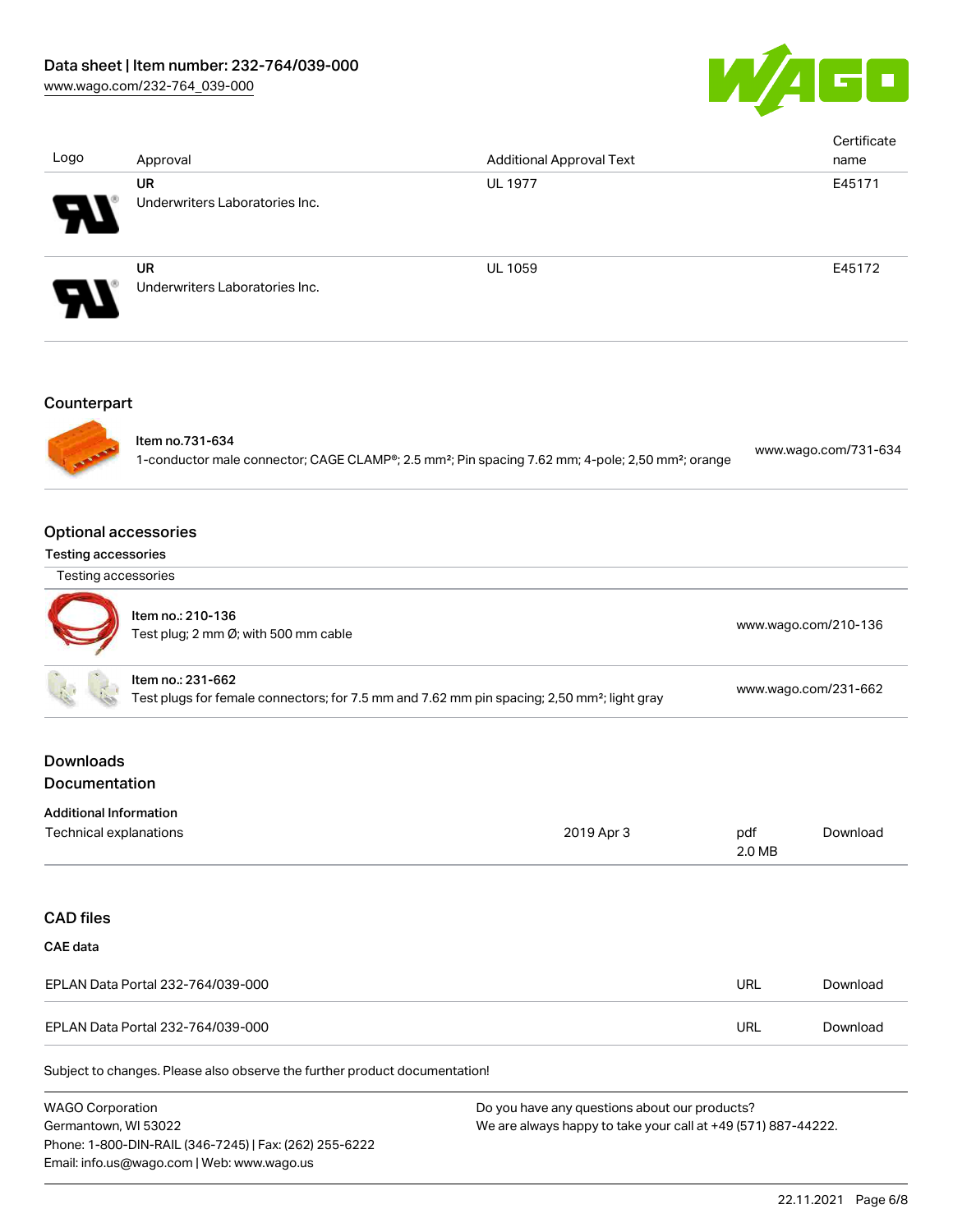

#### PCB Design

Symbol and Footprint 232-764/039-000

CAx data for your PCB design, consisting of "schematic symbols and PCB footprints", allow easy integration of the WAGO component into your development environment.

#### Supported formats:

- $\blacksquare$ Accel EDA 14 & 15
- $\blacksquare$ Altium 6 to current version
- $\blacksquare$ Cadence Allegro
- П **DesignSpark**
- $\blacksquare$ Eagle Libraries
- $\blacksquare$ KiCad
- $\blacksquare$ Mentor Graphics BoardStation
- П Mentor Graphics Design Architect
- П Mentor Graphics Design Expedition 99 and 2000
- П OrCAD 9.X PCB and Capture
- $\blacksquare$ PADS PowerPCB 3, 3.5, 4.X, and 5.X
- $\blacksquare$ PADS PowerPCB and PowerLogic 3.0
- П PCAD 2000, 2001, 2002, 2004, and 2006
- П Pulsonix 8.5 or newer
- П **STL**
- П 3D STEP
- П TARGET 3001!
- П View Logic ViewDraw
- $\blacksquare$ Quadcept
- П Zuken CadStar 3 and 4
- П Zuken CR-5000 and CR-8000

PCB Component Libraries (EDA), PCB CAD Library Ultra Librarian

#### Environmental Product Compliance

#### Compliance Search

| Environmental Product Compliance 232-764/039-000                                      | URL | Download |
|---------------------------------------------------------------------------------------|-----|----------|
| THT female header; straight; Pin spacing 7.62 mm; 4-pole; Locking lever; 0.6 x 1.0 mm |     |          |
| solder pin; orange                                                                    |     |          |

Subject to changes. Please also observe the further product documentation!

WAGO Corporation Germantown, WI 53022 Phone: 1-800-DIN-RAIL (346-7245) | Fax: (262) 255-6222 Email: info.us@wago.com | Web: www.wago.us